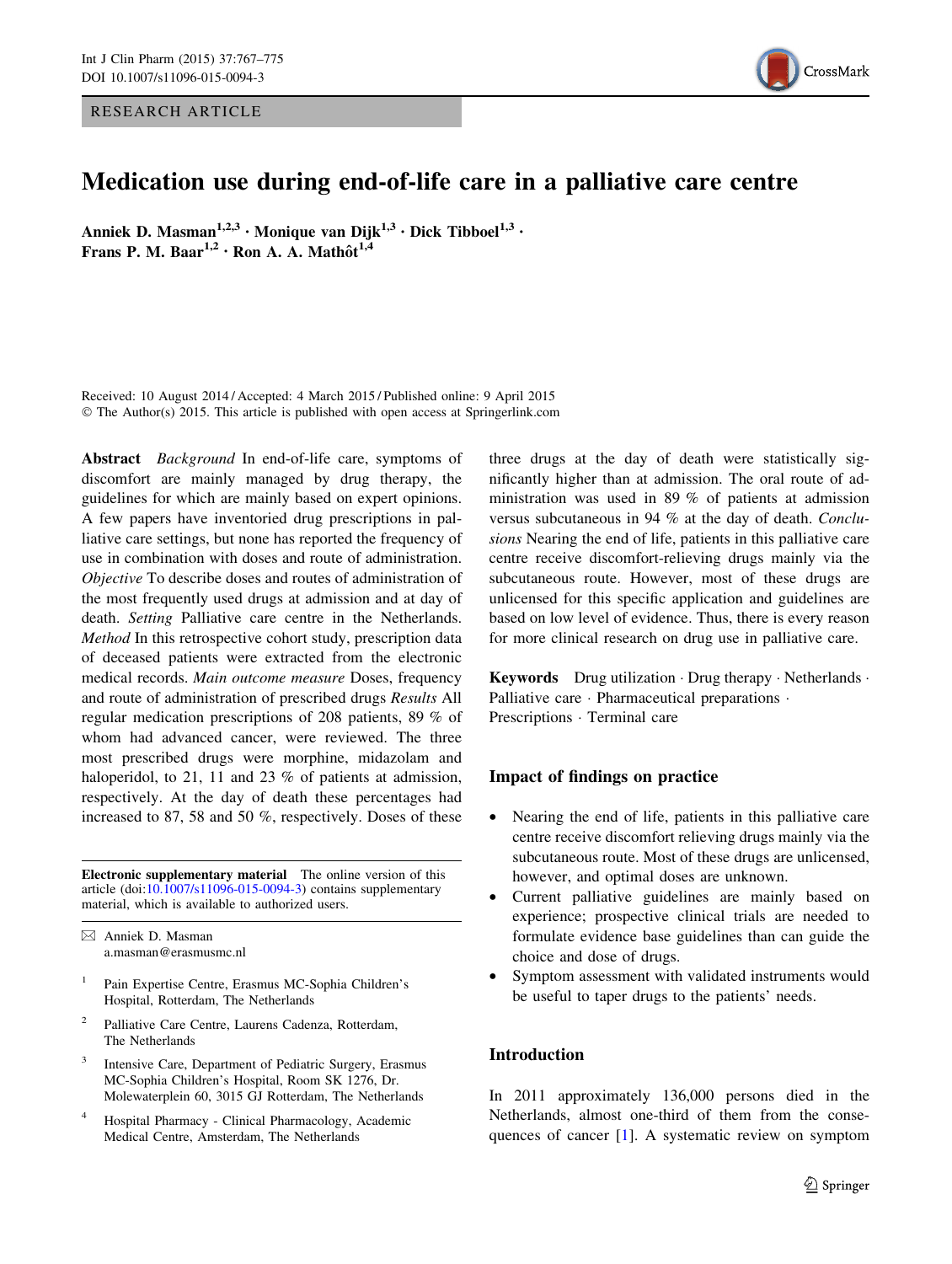768 Int J Clin Pharm (2015) 37:767–775

prevalence in patients with incurable cancer found that the most reported symptoms were: fatigue (88 %), appetite loss (56 %), pain (45 %), dyspnea (39 %), drowsiness (38 %), dry mouth (34 %), constipation (29 %), confusion (24 %), nausea (17 %), and insomnia (14 %) [\[2](#page-7-0)].

The goal of palliative care is symptom control by a combination of non-pharmacological measures and drugs. Palliative experts have reached consensus on the essential drugs to treat specific symptoms. These have been compiled in two different but largely overlapping lists: one published by the International Association for Hospice and Palliative Care (IAHPC) [\[3](#page-7-0)] and one based on a survey of Australian palliative care physicians [[4\]](#page-7-0). Regrettably, both lack recommendations on optimal dose or route of administration.

Existing recommendations  $[5, 6]$  $[5, 6]$  $[5, 6]$  on dose and route of administration are mainly based on level 3 and 4 evidence from case studies or from expert panels. Level 1 evidence from a systematic review or randomized controlled trials is available only for NSAIDs administered to relieve nociceptive pain [[7\]](#page-7-0) and morphine to alleviate dyspnea [[8](#page-7-0)]. Level 3 evidence is available for the treatment of cancer pain with oral morphine [\[9](#page-7-0)]. Haloperidol treatment of a delirium in hospitalised patients is based on level 2 evidence from well designed, non-randomized trials [\[10](#page-7-0)]. Recent updates of systematic reviews for morphine and haloperidol found no new significant information [\[11](#page-7-0), [12](#page-7-0)].

The choice of drug and dose tailored to the individual patient is thus hardly supported by evidence from prospective clinical trials. Likewise, there is little evidence for the optimal route of administration, although the subcutaneous route is often preferred in palliative care. Dose adjustment may be needed because liver and kidney function undergo changes at the end of life [\[13](#page-7-0), [14\]](#page-7-0). It follows that a number of drugs used in palliative care are unlicensed or off-label [[15,](#page-7-0) [16\]](#page-7-0).

Only a few studies in palliative care units [[17–19\]](#page-7-0) and services for mainly outpatients groups  $[20-23]$  $[20-23]$  $[20-23]$  $[20-23]$  have described medication use in palliative care. To our knowledge, there are no published studies describing the most used drugs with their doses and administration routes, on admission and at the day of death in a large group of patients receiving palliative care.

# Aim of the study

The aim of this study was to evaluate what drugs were administered, and at what dose and route of administration, from admission to day of death in patients admitted to a single palliative care centre.

# Ethical approval

Ethical approval from a review board was not required, since this is a descriptive retrospective study. For retrospective analysis of patient files ethical approval is waived according to Dutch law. All patient data were handled and processed in accordance with the recommendations of Good Clinical Practice.

# **Methods**

### Design and setting

This retrospective cohort study was performed in Laurens Cadenza in Rotterdam, the Netherlands. This is the largest palliative care centre in the Netherlands, with 20 beds for terminal care and symptom management; from 200 to 250 patients are admitted annually. A multidisciplinary team of health care professionals is available 24 h per day.

### Measurements and technical information

Age, gender, primary diagnosis, comorbidities, and duration of admission were extracted from the electronic medical records. The primary diagnosis was assigned according to the WHO's International Classification of Diseases (ICD-10 classification) coding for the patient's terminal illness.

Medication data of all deceased patients in 2010 were extracted: name, dose, frequency, and route of administration, and dates of start and discontinuation of the prescription. Only the regular prescriptions for maintenance therapy were included, because the electronic prescription system does not detail how much as needed medication was given.

Drugs were prescribed according to the symptomspecific Dutch national palliative guidelines [[5\]](#page-7-0). The presence of symptoms was daily checked by the nurses and reported to the physicians, but validated assessment instruments were not standard of care.

Two top-10 s of individual drugs prescribed were constructed: One covering the day of admission (Ta), the other the day of death (Td).

Medication was categorized by the anatomical therapeutic chemical (ATC) classification system [\[24](#page-7-0)]. The ATC system groups the drugs into 5 different levels according to the organ or system on which they act and according to their chemical, pharmacological and therapeutic properties. For this study we used the main therapeuticgroup level. Furthermore, the WHO classification of analgesic drugs was applied: non-opioids, NSAIDs and opioids.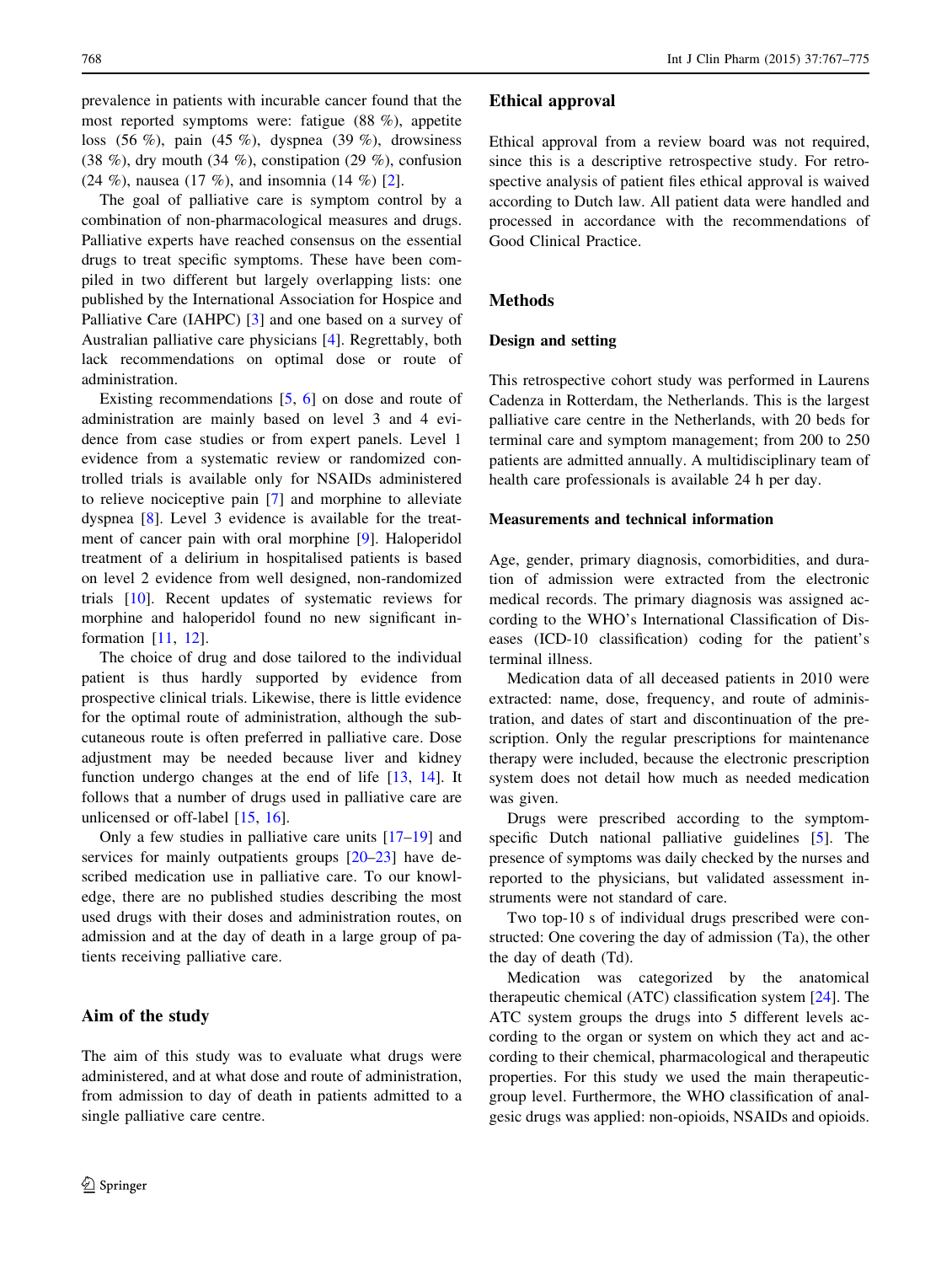Morphine and haloperidol doses per 24 h were calculated taking into account route of administration. Oral bioavailability of morphine and haloperidol is 30 and 50 %, respectively, versus almost 100 % after subcutaneous, intravenous and intramuscular administration. Equivalent subcutaneous doses of oral drugs were calculated by dividing oral morphine doses by 3 and oral haloperidol doses by 2 [\[5,](#page-7-0) [25,](#page-7-0) [26](#page-7-0)]. An oral morphine dose of  $\langle 300 \rangle$  mg/24 h is considered a low-tomoderate dose [[27–29\]](#page-7-0). Consequently, a daily subcutaneous morphine dose of  $\langle 100 \rangle$  mg/24 h was considered a low-tomoderate dose.

Fentanyl is mainly given via transdermal patches, which are replaced every 2–3 days. The daily dose was calculated as the dose of the prescribed patch divided by the number of days the patch was in place. Midazolam for continuous palliative sedation was administered either by subcutaneous boluses six times every 24 h or by constant subcutaneous infusion. Insomnia was mainly treated by a single subcutaneous bolus of midazolam or by intermittent boluses.

### **Statistics**

Data were analysed using descriptive statistics. Data are presented as mean (standard deviation; SD) in case of normally distributed variables and as median (interquartile range  $=$  IQR or minimum–maximum range  $=$  range) in case of non-normally distributed variables. IBM SPSS Statistics 20 was used for data analysis.

McNemar test served to detect differences in numbers of patients receiving the 3 most frequently used drugs both at Ta and Td. We limited ourselves to these three drugs to prevent repeated testing with too small samples. Differences in the daily doses of these drugs for patients receiving these both at Ta and Td were evaluated with the Wilcoxon signed rank test. A p value of  $\leq 0.05$  (two-sided) was deemed statistically significant.

# Results

### Participants

In the study year 2010, 234 patients had been admitted. Ten had been discharged in the course of 2010 and 16 were still alive at 1st January 2011. All other 208 patients died in the palliative care centre and were included for analysis. Their median age was 76 years (IQR 63–83 years), 50.5 % were female, and the median duration of admission was 11 days (IQR 5–29 days). Advanced malignancy, mainly of the digestive or respiratory organs, was the main reason for admission (88.9 % of patients). A median of two comorbidities (IQR 1–4) had been documented. Patient characteristics are given in Table [1.](#page-3-0)

#### **Prescriptions**

Drug prescriptions had not been issued for two patients; one died quickly after admission and stayed for a few hours only, all medications for the other patient had already been discontinued shortly before admission. A total of 4890 prescriptions for 206 patients has been extracted, of which 3032 were regular prescriptions (62.0 %) for 203 patients. Regular prescriptions were issued for 194/198 (98.0 %) patients at Ta and for 202/206 (98.0 %) patients at Td.

The median number of drugs per patient at Ta was six (IQR 3–8) and this number had decreased to four (IQR 3–5) at Td.

#### Top-10 individual regular drugs

The top-10 individual drugs prescribed at Ta and Td are given in Table [2](#page-3-0). Figure [1](#page-4-0) shows percentages of patients with a prescription of these top-10 drugs at Ta and Td. Morphine, midazolam, haloperidol, butyl scopolamine and fentanyl were prescribed more frequently at Td than at Ta. Numbers of patients with a prescription of morphine, midazolam or haloperidol increased statistically significantly from Ta to Td (all  $p$  values  $\leq 0.001$ ). This increase was most notable during the last week before Td as shown in Fig. [2](#page-4-0). Prescriptions of lactoluse-senna mix, rabeprazole, acetaminophen, metoclopramide, temazepam, dexamethasone, macrogol/salts and metoprolol had been discontinued before Td.

Morphine, midazolam and haloperidol were often prescribed concomitantly (Table [3](#page-5-0)). Thirty-one per cent of the patients received all three at Td, but 11 % had neither a prescription of morphine, midazolam nor haloperidol at Td.

#### Top-10 regular drug classes

Top-10 s of ATC drug classes prescribed at Ta and Td are given in supplementary Table S1. Three classes were prescribed more frequently at Td than at Ta: analgesics, psycholeptics and drugs for functional gastrointestinal disorders. While the top-10 at Ta included beta blocking agents, psycho-analeptics and anti-thrombotic agents, those drug classes were not included in the top-10 at Td. (Table S1, see supplement). Percentages of patients with a prescription of the top-10 drug classes at Ta and Td are shown in supplementary Figure S1.

Numbers of patients with analgesics classified by the different grouping systems are given in supplementary Table S2. The two most frequently prescribed opioids, i.e. morphine and fentanyl, are included in the top-10 of individual drugs in Table [2.](#page-3-0) The frequencies of combinations of prescriptions of non-opioids, NSAIDs and opioids are given in supplementary Table S3.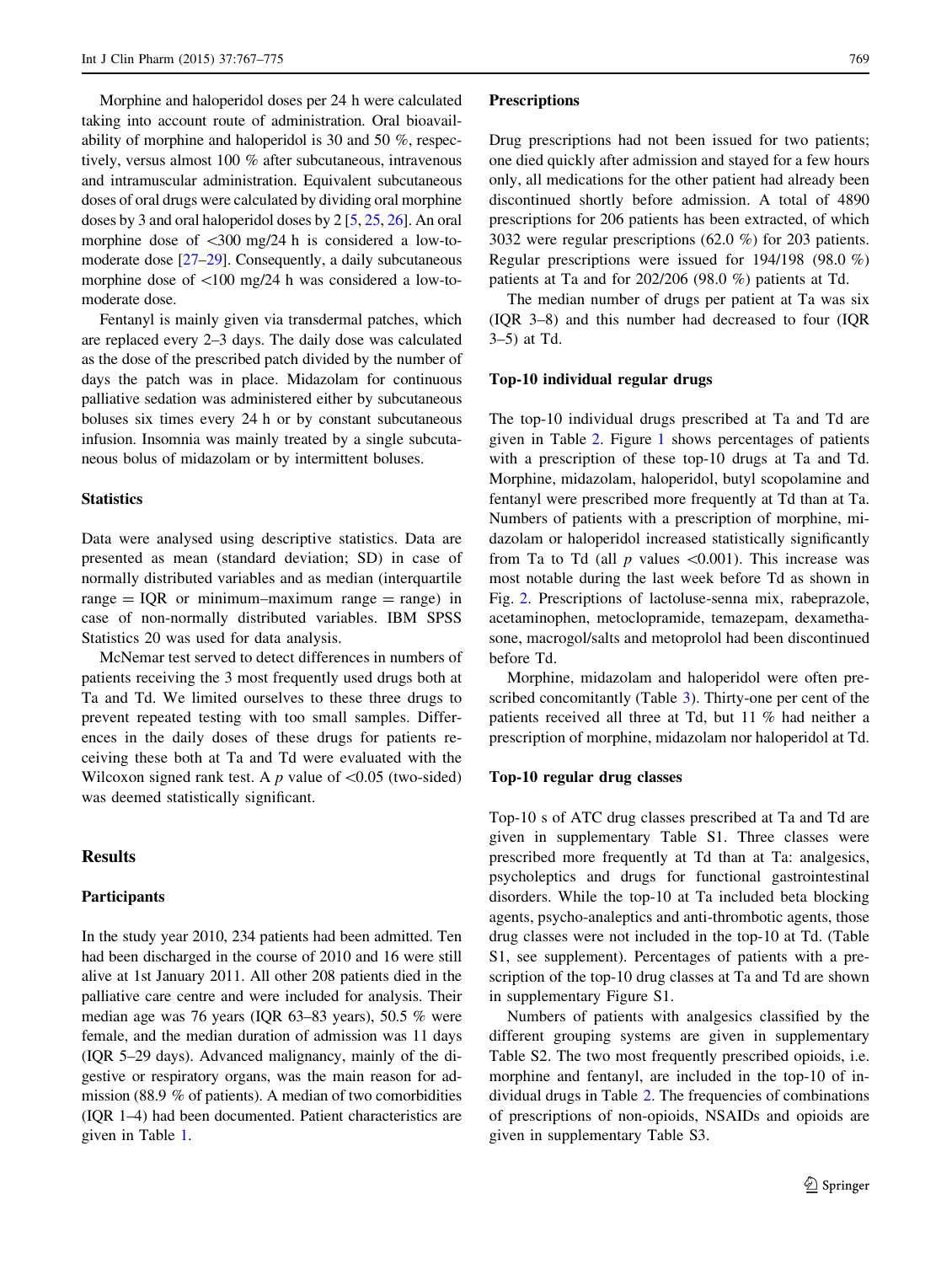<span id="page-3-0"></span>

| Table 1 Background<br>characteristics of the included<br>patients | Characteristics                                      | $N = 208$             |  |  |  |
|-------------------------------------------------------------------|------------------------------------------------------|-----------------------|--|--|--|
|                                                                   | Gender, in number $(\%)$                             |                       |  |  |  |
|                                                                   | Male/female                                          | 103 (49.5)/105 (50.5) |  |  |  |
|                                                                   | Age, in years                                        |                       |  |  |  |
|                                                                   | Median (IQR)                                         | $76(63 - 83)$         |  |  |  |
|                                                                   | Duration of admission, in days                       |                       |  |  |  |
|                                                                   | Median (IQR)                                         | $11(5-29)$            |  |  |  |
|                                                                   | Primary diagnosis, in number $(\%)$                  |                       |  |  |  |
|                                                                   | Neoplasm                                             | 185 (88.9)            |  |  |  |
|                                                                   | Digestive organs                                     | 50 (27.0)             |  |  |  |
|                                                                   | Respiratory and intra-thoracic organs                | 47 (25.4)             |  |  |  |
|                                                                   | <b>Breast</b>                                        | 13(7.0)               |  |  |  |
|                                                                   | Urinary tract                                        | 12(6.5)               |  |  |  |
|                                                                   | Unspecified or unknown sites                         | 12(6.5)               |  |  |  |
|                                                                   | Lymphoid, hematopoietic and related tissue           | 10(5.4)               |  |  |  |
|                                                                   | Eye, brain and other parts of central nervous system | 9(4.9)                |  |  |  |
|                                                                   | Male genital organs                                  | 8(4.3)                |  |  |  |
|                                                                   | Other                                                | 24(13.0)              |  |  |  |
|                                                                   | Disease of circulatory system                        | 11(5.3)               |  |  |  |
|                                                                   | Other                                                | 12(5.8)               |  |  |  |
|                                                                   | Co-morbid conditions, in number                      |                       |  |  |  |
|                                                                   | Median (IQR)                                         | $2(1-4)$              |  |  |  |

Table 2 Top-10 individual regular drugs (in bold) at the day of admission (Ta) and the day of death (Td); given in descending order for the day of death

| Individual drug top 10 | Ta $(N = 194)$ |                            | $Td(N = 202)$ |                            |  |
|------------------------|----------------|----------------------------|---------------|----------------------------|--|
|                        | $N(\%)$        | Dose/24 h (median; $IQR$ ) | $N(\%)$       | Dose/24 h (median; $IQR$ ) |  |
| Morphine*              | 41 $(21.1)$    | $30(17.5-60)$ mg           | 175 (86.6)    | $60(30-65)$ mg             |  |
| Midazolam              | 22(11.3)       | $10(5-10)$ mg              | 118(58.4)     | $60(20-90)$ mg             |  |
| Haloperidol*           | 45(23.2)       | 2 (range $0.25-4$ ) mg     | 101(50.0)     | 2 (range $0.5-5$ ) mg      |  |
| Butyl scopolamine      | 4(2.1)         | $80 \text{ mg}$            | 68 (33.7)     | 80 (range 40–80) mg        |  |
| Fentanyl               | 29(14.9)       | $16.7$ (8.3–25) mcg/hr     | 61(30.2)      | $16.7$ (8.3–25) mcg/hr     |  |
| Lactulose-senna mix    | 65(33.5)       | 15 (range 10–60) ml        | 30(14.9)      | 15 (range 7.5–60) ml       |  |
| Rabeprazole            | 99(51.0)       | 20 (range $10 - 80$ ) mg   | 21(10.4)      | 20 (range $20 - 40$ ) mg   |  |
| Acetaminophen          | 65(33.5)       | 4000 (range 1000–4000) mg  | 20(9.9)       | 4000 (range 3000–4000) mg  |  |
| Metoclopramide         | 24 (12.4)      | $40(30-40)$ mg             | 16(7.9)       | $40(30-40)$ mg             |  |
| Temazepam              | 31(16.0)       | $10(10-20)$ mg             | 13(6.4)       | $10(10-20)$ mg             |  |
| Dexamethasone          | 34(17.5)       | $8(4-12)$ mg               | 9(4.5)        | $8(5.5-16)$ mg             |  |
| Macrogol/salts         | 28(14.4)       | $1(1-2)$ sachets           | 7(3.5)        | $1(1-2)$ sachets           |  |
| Metoprolol             | 30(15.5)       | $50(50-100)$ mg            | 4(2.0)        | $50(31.25 - 87.5)$ mg      |  |

\* The route of administration is taken into account, the subcutaneous dose equivalent is given

# Drug doses

The median daily doses for each individual drug prescribed at Ta and Td are displayed in Table 2. The median daily doses of the top-3 drugs at Td were: morphine 60 mg, midazolam 60 mg, and haloperidol 2 mg. Patients receiving these drugs both at Ta end Td were prescribed statistically significantly higher doses at Td than at Ta [morphine ( $n = 40$ )  $p < 0.001$ , midazolam  $(n = 18)$   $p = 0.003$  and haloperidol  $(n = 37)$   $p =$ 0.028].

At Td, 83 % of the patients receiving morphine had a low-to-moderate subcutaneous equivalent morphine dose of  $<$ 100 mg/24 h.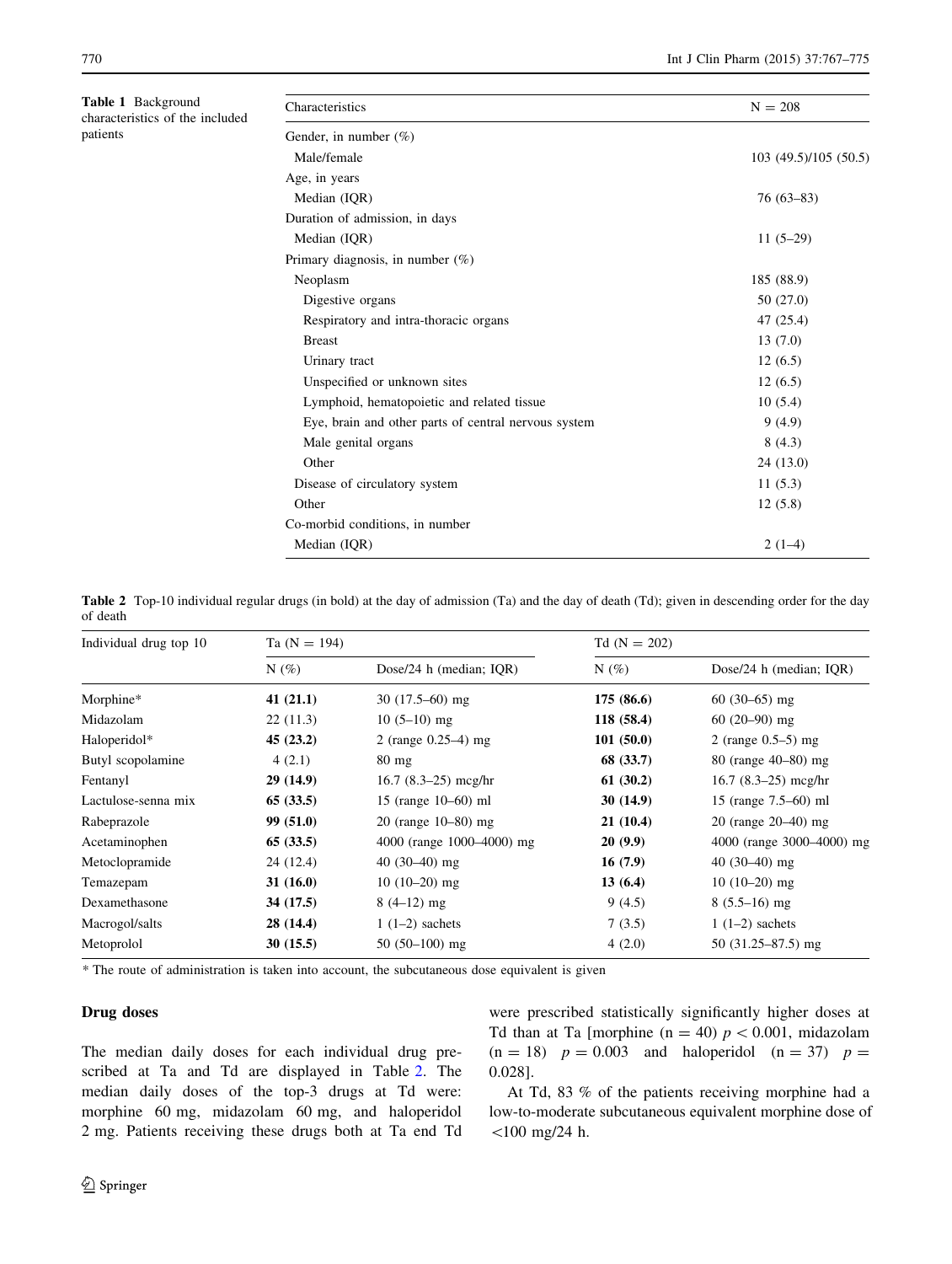<span id="page-4-0"></span>Fig. 1 Differences in top-10 individual drugs at admission (dark grey bars) and at day of death (white bars); shown in descending order for the day of death



Fig. 2 Prescriptions of top-3 drugs; morphine (diamond), midazolam (square) and/or haloperidol (triangle), at several time points during admission

# Routes of administration

The three most common routes of administration were: oral (solid and liquids), subcutaneous, and transdermal. Percentages of patients with prescriptions of solid oral drugs declined from 89.2 % (n = 173) at Ta to 21.3 % (n = 43) at Td. Use of the subcutaneous route increased from Ta (47.9 %; n = 93) to Td (93.6 %; n = 189). Prescriptions of a transdermal drug almost doubled from Ta to Td, from 16.0 % (n = 31) to 31.7 % (n = 6[4](#page-5-0)) of patients (Table 4).

Morphine, midazolam and haloperidol were almost exclusively given via the subcutaneous route. At Ta morphine was given subcutaneously to 95.1 % (39/41) of the patients, midazolam to 90.0 % (20/22) and haloperidol to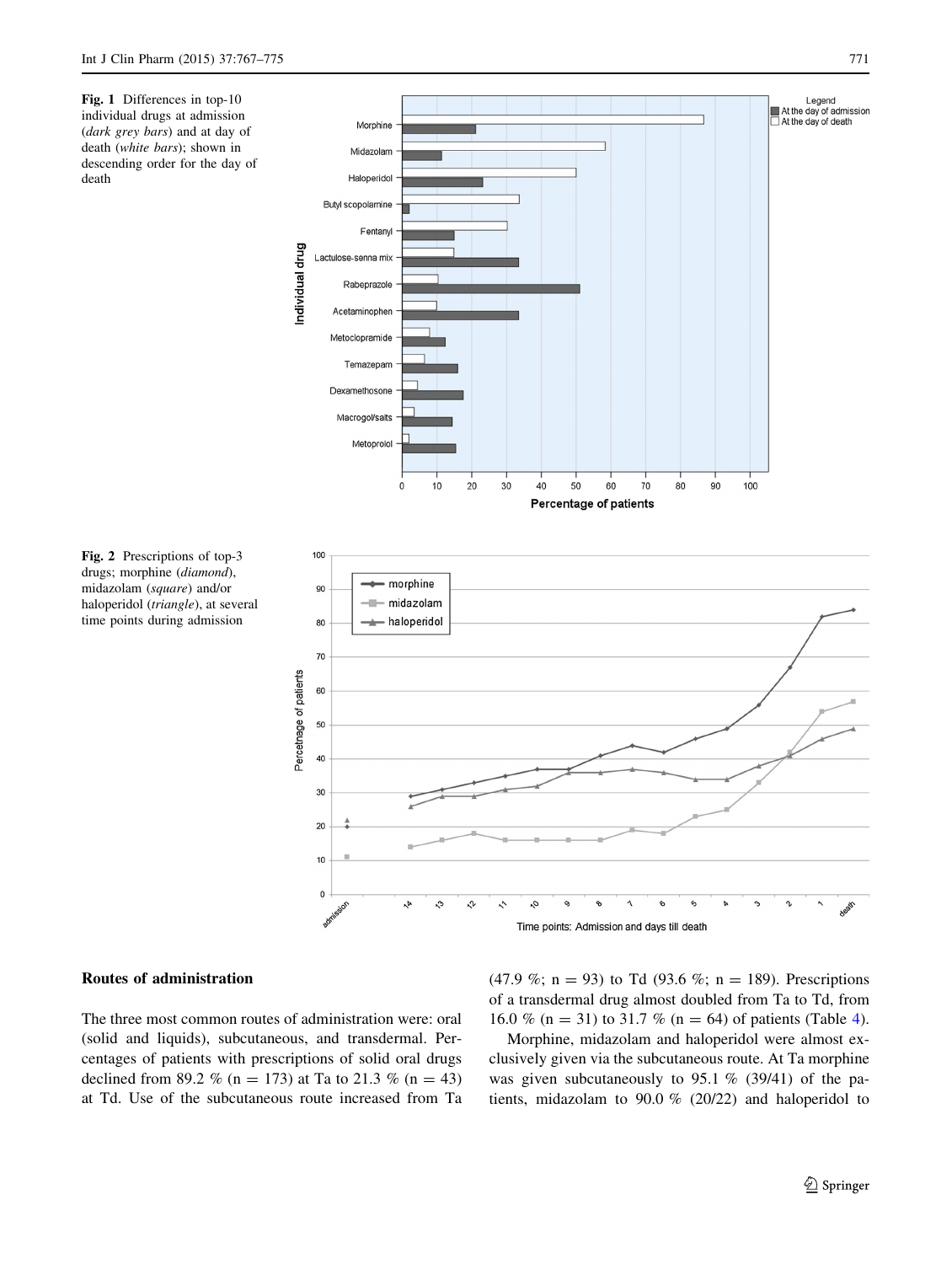<span id="page-5-0"></span>

| <b>Table 3</b> Combination of prescription for top-3 drugs; morphine, |  |  |  |
|-----------------------------------------------------------------------|--|--|--|
| midazolam and haloperidol $(N = 202)$                                 |  |  |  |

| Single or combination of regular prescriptions<br>at day of death | N $(\%)$  |
|-------------------------------------------------------------------|-----------|
| Morphine, midazolam and haloperidol                               | 63 (31.2) |
| Morphine and midazolam                                            | 46(22.8)  |
| Morphine                                                          | 36 (17.8) |
| Morphine and haloperidol                                          | 30(14.9)  |
| No morphine, midazolam or haloperidol                             | 22(10.9)  |
| Midazolam and haloperidol                                         | 6(3.0)    |
| Midazolam                                                         | 3(1.5)    |
| Haloperidol                                                       | 2(1.0)    |

66.7 % (30/45). At Td these percentages had even increased to 98.9 % (173/175), 100 % (118) and 99 % (100/ 101) respectively.

# Discussion

This study found that morphine, midazolam and haloperidol were the most frequently prescribed drugs at the day of death for patients in the largest palliative care centre in the Netherlands. Doses of these drugs were statistically significantly higher than those at the day of admission. Upon admission almost 90 % of patients received oral medication but over the admission period a shift occurred to the effect that at the day of death more than 90 % of patients received subcutaneous medication.

Other studies, too, found that morphine, midazolam and haloperidol were the most prescribed drugs in the palliative setting [[30–33\]](#page-7-0). These drugs are given to relieve symptoms such as pain, restlessness and agitation, which are frequently seen in advanced cancer [[2\]](#page-7-0). Nauck and co-workers [\[17](#page-7-0)] in a similar study found that 26 % of patients received morphine at admission (versus 21 % in the present study), but corresponding figures at the end of treatment were 42 versus 87 %. The latter difference is probably explained by the fact that Nauck and co-workers also included patients who were discharged from the centre, whereas we solely considered patients who died in the palliative centre. Nevertheless, other studies reported opioid use in 82–97 % [\[28](#page-7-0), [30,](#page-7-0) [32\]](#page-7-0), and morphine use in 66–93 % [\[27](#page-7-0), [28,](#page-7-0) 30, 32] of patients at the end of life, which percentages correspond well with our results.

We found that midazolam was prescribed for 58 % of patients at the day of death, while in other studies this was the case for 23 % of patients in the last 48 h of life [[30\]](#page-7-0) or 82 % of patients in their last week [[31\]](#page-7-0). An explanation for this wide range could be the studied time frame. Midazolam is often stopped in the last days before death, to avoid that patients become comatose. On the other hand, midazolam may be started for palliative sedation, notably in the last 24 h before death.

Many more patients in the present study were prescribed haloperidol than in the study by Nauck et al. [[17\]](#page-7-0); at admission 23 versus 3 %, respectively, and at end of treatment 50 versus 13 %, respectively. Our higher figures may be explained by the difference in the studied patient

Table 4 Prescriptions via the various routes of administration at the day of admission (Ta) and the day of death (Td); given in descending order for the day of death

| Routes of administration | Ta $(N = 194)$ |                                              | $Td(N = 202)$ |                                              |  |
|--------------------------|----------------|----------------------------------------------|---------------|----------------------------------------------|--|
|                          | $N(\%)$        | Number of drugs per<br>patient (median; IQR) | $N(\%)$       | Number of drugs per<br>patient (median; IQR) |  |
| Subcutaneous             | 93 (47.9)      | $1(1-2)$                                     | 189 (93.6)    | $3(2-3)$                                     |  |
| Transdermal              | 31(16.0)       | 1                                            | 64 (31.7)     | 1                                            |  |
| Oral, liquid             | 115(59.3)      |                                              | 47(23.3)      | 1                                            |  |
| Oral, solid              | 173 (89.2)     | $4(3-6)$                                     | 43(21.3)      | $3(2-5)$                                     |  |
| Intramuscular            | 5(2.6)         |                                              | 28 (13.9)     |                                              |  |
| Cutaneous*               | 15(7.7)        |                                              | 16(7.9)       |                                              |  |
| Inhalation               | 29 (14.9)      |                                              | 12(5.9)       |                                              |  |
| Rectal                   | 20(10.3)       |                                              | 11(5.4)       |                                              |  |
| Intravenous              | 4(2.1)         |                                              | 3(1.5)        |                                              |  |
| Ocular                   | 4(2.1)         |                                              | 2(1.0)        |                                              |  |
| Intravesical             |                |                                              | 2(1.0)        |                                              |  |
| Intrathecal              |                |                                              | 1(0.5)        |                                              |  |
| Nasal                    | 1(0.5)         |                                              | 1(0.5)        |                                              |  |
|                          |                |                                              |               |                                              |  |

\* The cutaneous route is used for local skin treatment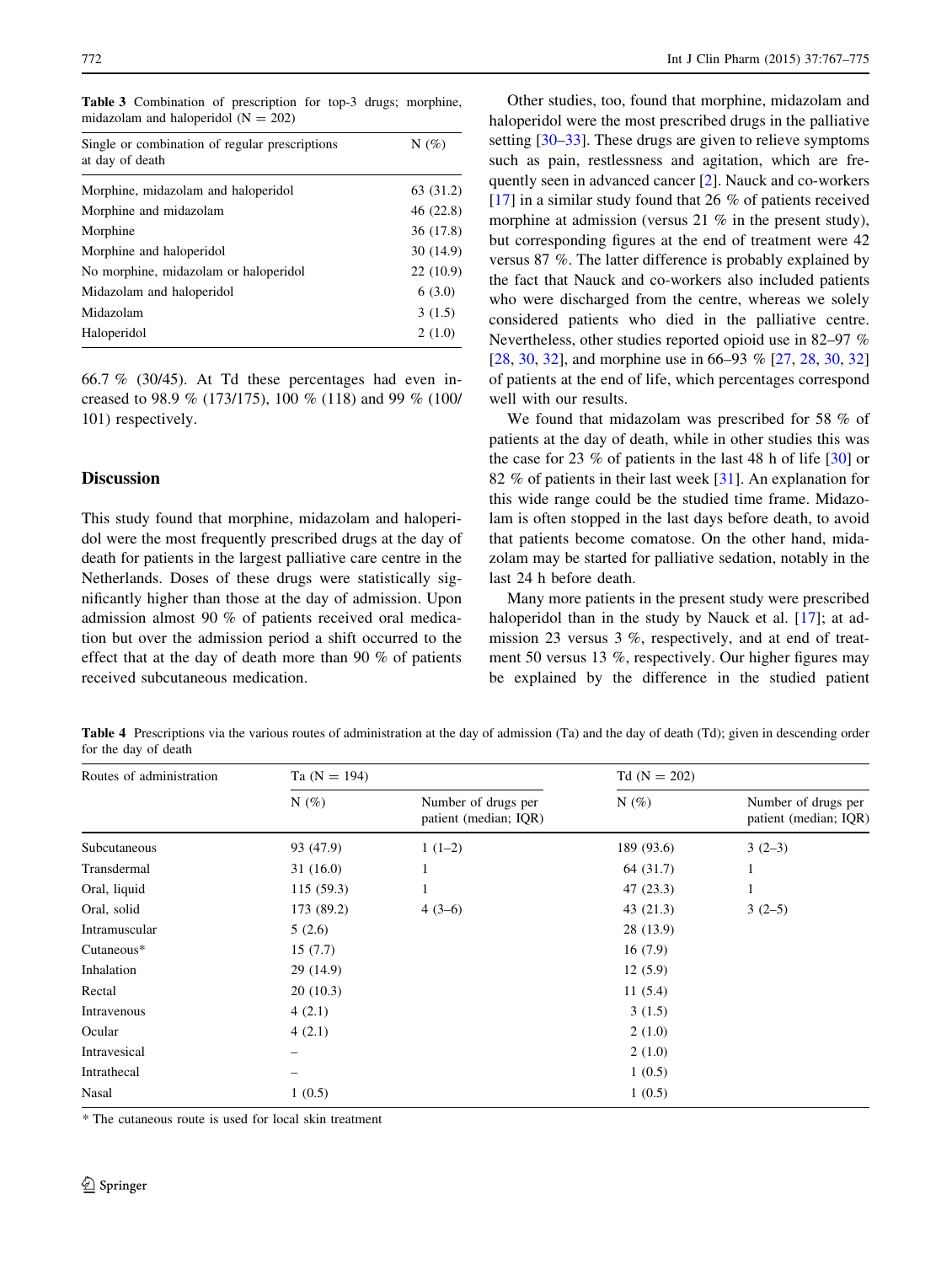population; we only included patients who died in the palliative centre. Other studies, however, found percentages  $(21-43\%)$  comparable to the present study  $[30-33]$ . Haloperidol is the drug of first choice to treat delirium. In other studies, delirium was suspected in approximately 50 % of cancer patients admitted to a palliative care centre and in up to almost 90 % of all cancer patients in the last day or hours before death [\[34](#page-7-0), [35](#page-8-0)]. We suspect, however, that haloperidol is also prescribed in agitated or restless patients who have not been clearly diagnosed with a delirium. Therefore, assessing delirium with a validated scale, such as the Confusion Assessment Method, should become standard of care. [\[36](#page-8-0), [37](#page-8-0)].

In the present study the median number of drugs decreased from 6 to 4 as death approached, probably because in our centre oral drugs are stopped when a patient enters a recognizable dying phase [\[38](#page-8-0)]. Other studies, however, have reported increasing numbers of drugs towards death [\[20](#page-7-0), [22,](#page-7-0) [23](#page-7-0)], possibly to control a new or advancing symptom.

The doses of the top-10 drugs compared well to the titration schemes given in the national symptom specific guidelines [[5\]](#page-7-0). Eighty-three percent of patients in the present study received a subcutaneous morphine dose of  $100 \text{ mg}/24$  h at the day of death, which is considered a low-to-moderate dose [\[27–29](#page-7-0)]. In two other studies more than 90 % of the patients received low-to-moderate morphine doses either upon admission [[27\]](#page-7-0) or in the last 24 h before death [\[28](#page-7-0)] .

The median subcutaneous midazolam dose (60 mg/ 24 h) at the day of death in the present study fits within the range found in other studies; mean midazolam doses of 26–70 mg/24 h during the last days of life [[30,](#page-7-0) [31](#page-7-0), [39](#page-8-0)]. Moreover, these doses (IQR 30-65 mg/24 h, in present study) are recommended in the Dutch national guideline for palliative sedation [[5\]](#page-7-0). However, midazolam dose titration should be guided by regular assessment of level of sedation.

The median haloperidol dose was 2 mg/day, both at admission and the day of death. Other studies found median haloperidol doses of 2.5–3.8 mg/day during the last days of life [\[30](#page-7-0), [32\]](#page-7-0). The Dutch national guideline for delirium treatment, however, recommends a maximum parenteral maintenance dose of 10 mg/day [[5\]](#page-7-0). In practice the recommended starting dose of 0.5–2 mg/day seems sufficient to treat delirium in most patients. Moreover, in elderly patients a low starting dose is recommended to prevent neurological and cardiovascular effects [[25\]](#page-7-0).

Over the admission period a shift occurred from the oral route to mainly the subcutaneous route, in line with recommendations from both the guidelines [[5,](#page-7-0) [6](#page-7-0)] and the Liverpool Care Pathway for the dying [\[38](#page-8-0)]. The subcutaneous route is preferred in palliative care because most patients are unable to take oral medication at the end of life and the intravenous route is often complicated by infection or discomfort. Absorption via the subcutaneous route may be suboptimal, however, especially in cachectic cancer patients with very little or no subcutaneous fat.

Although the subcutaneous route is preferred in palliative care, this route has not been fully studied. In addition, midazolam and haloperidol are unlicensed or off-label in this patient group [[15,](#page-7-0) [16](#page-7-0), [40](#page-8-0), [41\]](#page-8-0). Regarding opioids, only small and mostly non-randomized controlled clinical trials have compared the subcutaneous route with another route of administration [\[12](#page-7-0), [42\]](#page-8-0). In those studies similar feasibility, efficacy and opioid doses were found for the subcutaneous route and the intravenous route. Moreover, in some studies the subcutaneous route was preferred because of lower complication risks. Only small and outdated prospective studies are available for midazolam, which all found subcutaneous administration of midazolam to be feasible and effective [[39,](#page-8-0) [43](#page-8-0), [44\]](#page-8-0). Regarding haloperidol, only retrospective descriptive studies or overview articles are available, even without addressing the administration route [\[45](#page-8-0)– [48](#page-8-0)]. In conclusion, strict monitoring of the efficacy of subcutaneous morphine, midazolam and haloperidol is essential and more pharmacokinetic and pharmacodynamics studies are needed.

# Strengths and limitations

A strength of the present study is that actually administered regular medication in the palliative care setting was evaluated at two significant time points, detailing drug doses and routes of administration. In addition, electronically recorded prescriptions were available, preventing the errors of written medication orders when extracting data.

Several limitations should be addressed however. First, this was a single-centre study of which the results cannot be extrapolated to other palliative care settings or other countries as prescription practices may differ. Second, as needed prescriptions were excluded from analysis, since our electronic prescription system did not detail how much as needed medication was actually given. In our centre, 'as needed' prescriptions mainly serve to increase the already prescribed doses of the medications, for example when worsening of symptoms is expected. When a patient is given the 'as needed' medication on a regular basis, the maintenance prescription dose is adapted accordingly. Unfortunately, also indications for drugs could not be analysed, since this information was not electronically recorded. In future research, both the as needed medication and the indications should be included, so as to provide a complete overview of administered symptom-specific drugs. Lastly, outcomes of validated assessment instruments for pain, sedation and delirium were not available. In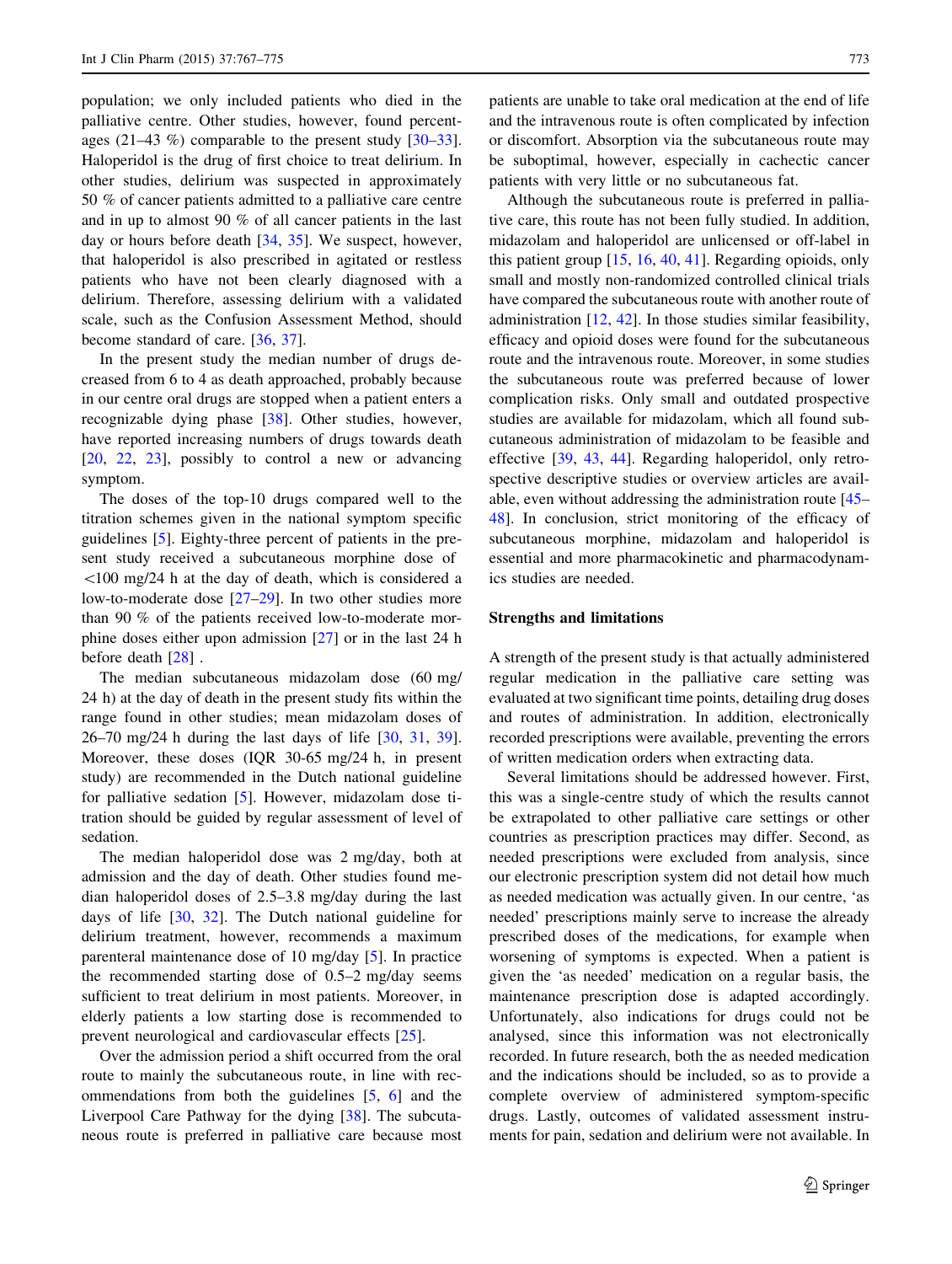<span id="page-7-0"></span>future research these assessments should be included to add information on the efficacy of drugs.

#### Recommendation

From the above it follows that pharmacotherapy in palliative care offers room for improvement. Therefore, we would recommend to strictly monitor the efficacy of the subcutaneously administered drugs with the use of validated pain, sedation and delirium assessment instruments. This will help recognize worsening of symptoms and enable to taper treatment to a patient's needs.

#### Funding None.

Conflicts of interest None.

Open Access This article is distributed under the terms of the Creative Commons Attribution License which permits any use, distribution, and reproduction in any medium, provided the original author(s) and the source are credited.

# References

- 1. Statistics Netherlands. Causes of death. 2011. [http://statline.cbs.](http://statline.cbs.nl/StatWeb/publication/?DM=SLEN&PA=7052ENG&D1=0,7&D2=0&D3=0&D4=0,10,20,30,40,50,60-61&LA=EN&VW=T) [nl/StatWeb/publication/?DM=SLEN&PA=7052ENG&D1=0,7&](http://statline.cbs.nl/StatWeb/publication/?DM=SLEN&PA=7052ENG&D1=0,7&D2=0&D3=0&D4=0,10,20,30,40,50,60-61&LA=EN&VW=T) [D2=0&D3=0&D4=0,10,20,30,40,50,60-61&LA=EN&VW=T.](http://statline.cbs.nl/StatWeb/publication/?DM=SLEN&PA=7052ENG&D1=0,7&D2=0&D3=0&D4=0,10,20,30,40,50,60-61&LA=EN&VW=T) Accessed Nov 2014.
- 2. Teunissen SC, Wesker W, Kruitwagen C, de Haes HC, Voest EE, de Graeff A. Symptom prevalence in patients with incurable cancer: a systematic review. J Pain Symptom Manag. 2007;34:94–104.
- 3. De Lima L. International association for hospice and palliative care list of essential medicines for palliative care. Ann Oncol. 2007;18:395–9.
- 4. Good PD, Cavenagh JD, Currow DC, Woods DA, Tuffin PH, Ravenscroft PJ. What are the essential medications in pallative care?—a survey of Australian palliative care doctors. Aust Fam Physician. 2006;35:261–4.
- 5. IKNL. Guidelines for diagnosis and treatment in palliative care. 2010. [www.pallialine.nl](http://www.pallialine.nl). Accessed Nov 2014.
- 6. Twycross R, Wilcock A. PCF4: Palliative Care Formulary. 4th ed. Nottingham: Palliativedrugs.com Ltd; 2011. ISBN 978-0- 9552547-5-8.
- 7. McNicol E, Strassels S, Goudas L, Lau J, Carr D. Nonsteroidal anti-inflammatory drugs, alone or combined with opioids, for cancer pain: a systematic review. J Clin Oncol. 2004;22:1975–92.
- 8. Ben-Aharon I, Gafter-Gvili A, Leibovici L, Stemmer SM. Interventions for alleviating cancer-related dyspnea: a systematic review and meta-analysis. Acta Oncol. 2012;51:996–1008.
- 9. Wiffen PJ and McQuay HJ. Oral morphine for cancer pain. Cochrane Database Syst Rev. 2007; (4): CD003868.
- 10. Lonergan E, Britton AM, Luxenberg J and Wyller T. Antipsychotics for delirium. Cochrane Database Syst Rev. 2007; (2): CD005594.
- 11. Candy B, Jackson KC, Jones L, Leurent B, Tookman A and King M. Drug therapy for delirium in terminally ill adult patients. Cochrane Database Syst Rev. 2012; 11: CD004770.
- 12. Caraceni A, Hanks G, Kaasa S, Bennett MI, Brunelli C, Cherny N, et al. Use of opioid analgesics in the treatment of cancer pain:

evidence-based recommendations from the EAPC. Lancet Oncol. 2012;13:e58–68.

- 13. Mihelic RA. Pharmacology of palliative medicine. Semin Oncol Nurs. 2005;21:29–35.
- 14. Strouse TB. Pharmacokinetic drug interactions in palliative care: focus on opioids. J Palliat Med. 2009;12:1043–50.
- 15. Atkinson CV, Kirkham SR. Unlicensed uses for medication in a palliative care unit. Palliat Med. 1999;13:145–52.
- 16. Toscani F, Di Giulio P, Campi R, Pellerin I, De Luca A, Casale G. Off-label prescriptions in Italian hospices: a national survey. J Pain Symptom Manage. 2009;38:365–71.
- 17. Nauck F, Ostgathe C, Klaschik E, Bausewein C, Fuchs M, Lindena G, et al. Drugs in palliative care: results from a representative survey in Germany. Palliat Med. 2004;18:100–7.
- 18. Raijmakers NJ, van Zuylen L, Furst CJ, Beccaro M, Maiorana L, Pilastri P, et al. Variation in medication use in cancer patients at the end of life: a cross-sectional analysis. Support Care Cancer. 2013;21:1003–11.
- 19. Sera L, McPherson ML, Holmes HM. Commonly prescribed medications in a population of hospice patients. Am J Hosp Palliat Care. 2014;31:126–31.
- 20. McLean S, Sheehy-Skeffington B, O'Leary N, O'Gorman A. Pharmacological management of co-morbid conditions at the end of life: is less more? Ir J Med Sci. 2013;182:107–12.
- 21. Curtis EB, Walsh TD. Prescribing practices of a palliative care service. J Pain Symptom Manage. 1993;8:312–6.
- 22. Riechelmann RP, Krzyzanowska MK, O'Carroll A, Zimmermann C. Symptom and medication profiles among cancer patients attending a palliative care clinic. Support Care Cancer. 2007;15:1407–12.
- 23. Currow DC, Stevenson JP, Abernethy AP, Plummer J, Shelby-James TM. Prescribing in palliative care as death approaches. J Am Geriatr Soc. 2007;55:590–5.
- 24. Guidelines for ATC classification and DDD assignment. Oslo, Norway: WHO Collaborating Centre for Drug Statistics Methodology, 2003.
- 25. Vella-Brincat J, Macleod AD. Haloperidol in palliative care. Palliat Med. 2004;18:195–201.
- 26. Hanks GW, Conno F, Cherny N, Hanna M, Kalso E, McQuay HJ, et al. Morphine and alternative opioids in cancer pain: the EAPC recommendations. Br J Cancer. 2001;84:587–93.
- 27. Bercovitch M, Adunsky A. Patterns of high-dose morphine use in a home-care hospice service: should we be afraid of it? Cancer. 2004;101:1473–7.
- 28. Ensor BR, Middlemiss TP. Benchmarking opioids in the last 24 hours of life. Intern Med J. 2011;41:179–85.
- 29. Bruera E, Schoeller T, Wenk R, MacEachern T, Marcelino S, Hanson J, et al. A prospective multicenter assessment of the Edmonton staging system for cancer pain. J Pain Symptom Manag. 1995;10:348–55.
- 30. Morita T, Tsunoda J, Inoue S, Chihara S. Effects of high dose opioids and sedatives on survival in terminally ill cancer patients. J Pain Symptom Manag. 2001;21:282–9.
- 31. Sykes N, Thorns A. Sedative use in the last week of life and the implications for end-of-life decision making. Arch Intern Med. 2003;163:341–4.
- 32. Good PD, Ravenscroft PJ, Cavenagh J. Effects of opioids and sedatives on survival in an Australian inpatient palliative care population. Intern Med J. 2005;35:512–7.
- 33. Farriols C, Ferrandez O, Planas J, Ortiz P, Mojal S, Ruiz AI. Changes in the prescription of psychotropic drugs in the palliative care of advanced cancer patients over a seven-year period. J Pain Symptom Manag. 2012;43:945–52.
- 34. Lawlor PG, Gagnon B, Mancini IL, Pereira JL, Hanson J, Suarez-Almazor ME, et al. Occurrence, causes, and outcome of delirium